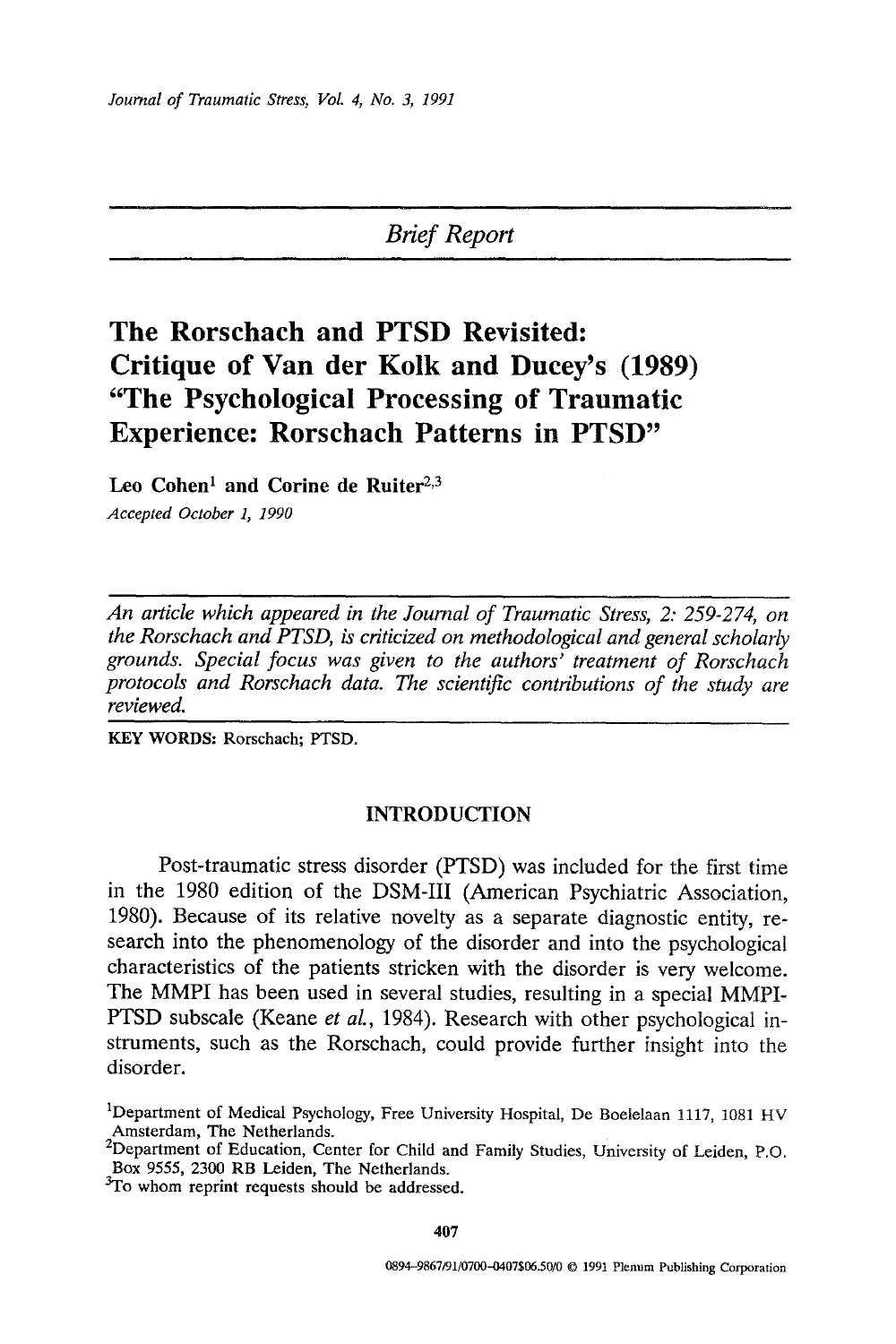The study of Van der Kolk and Ducey *(Journal of Traumatic Stress*  2: 259-274) is the first research we know of that uses the Rorschach with patients diagnosed PTSD and it immediately evoked our interest. The authors contend that the core element of PTSD is an alternation and/or combination of intrusive reexperiencing and symptoms of avoidance. The study on which they report was guided by the hypothesis that this "biphasic" quality would be manifested in the Rorschach protocols of PTSDpatients.

The authors compare Rorschach protocols of 13 Vietnam veterans with PTSD suffering frequent nightmares with Rorschach protocols of 11 non-PTSD Vietnam veterans. They consider both structural and content features of the protocols. Data from the PTSD sample are also compared with normative data for nonpsychotic outpatients (Exner, 1978).

The reader of a scientific journal research paper generally expects to see: (1) use of reasonably sized samples, where possible (2) use of relevant control groups; (3) use of reliable and valid scoring and interpretation methods; (4) sound statistical analyses; and (5) sound theoretical discussion. Furthermore, the article should be well organized and written clearly and concisely (American Psychological Association, 1985).

In our opinion the article by Van der Kolk and Ducey fails to meet these expectations. In this paper we will attempt to address some notable shortcomings in a systematic fashion. First, we will restate each of Van der Kolk and Ducey's findings, the interpretations they attach to these findings, and critically discuss both.<sup>1</sup> Secondly, we comment on their Rorschach methodology. Finally, we present some general comments on the paper as a whole.

## FINDINGS AND INTERPRETATIONS OF VAN DER KOLK AND DUCEY

## **1. M:(M + Weighted Sum C)**

## *Finding*

Van der Kolk and Ducey report that the PTSD subjects had a mean M:(M+Sum C) ratio of 0.23 while the mean of their control subjects was 0.41 ( $t=2.02$ , df=22,  $p<0.06$ ).

<sup>&</sup>lt;sup>1</sup>We believe we have teased out all of Van der Kolk and Ducey's findings and note that they failed to present these systematically.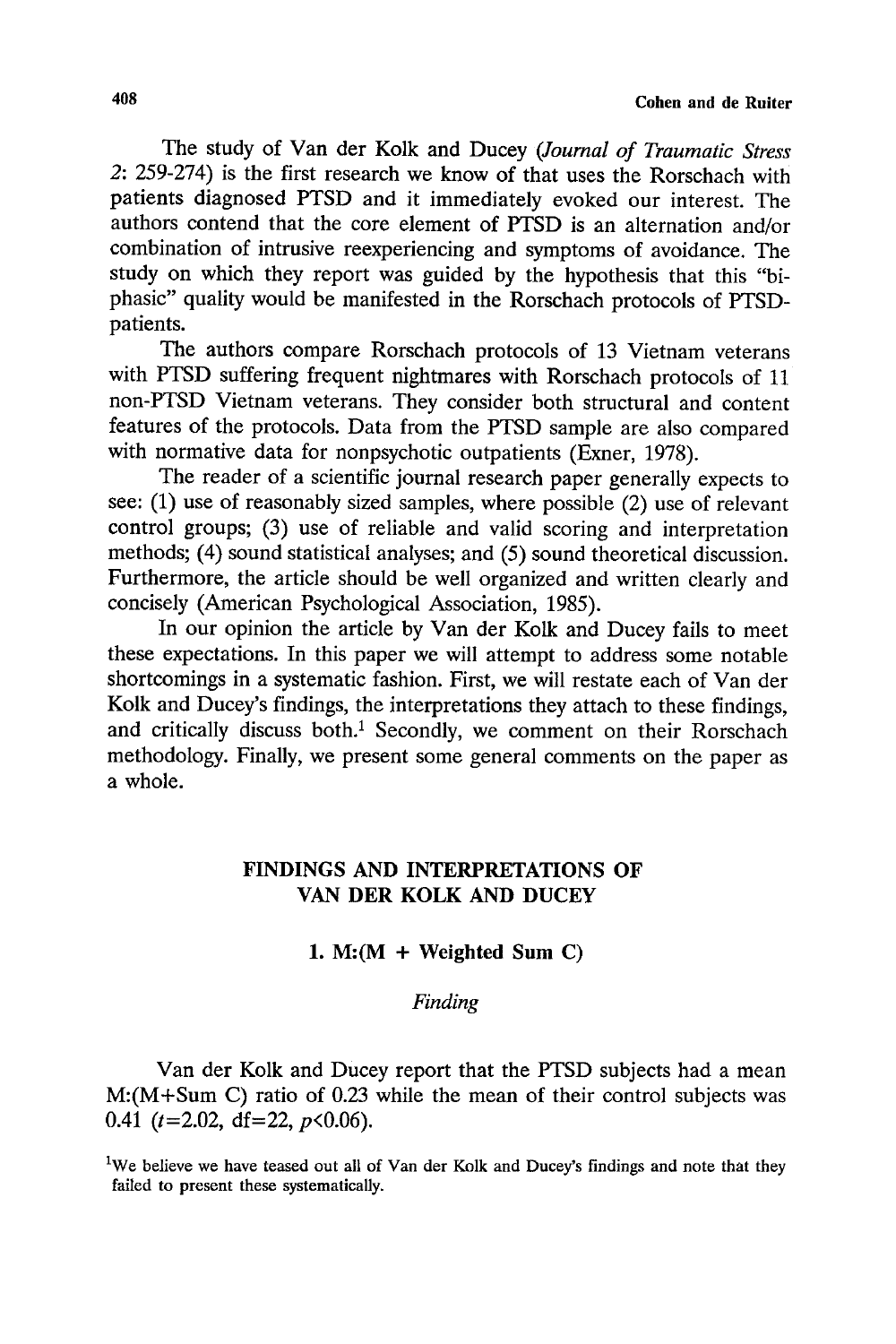## *Interpretation*

We assume that when the authors refer to "Sum C" they mean the "weighted Sum C" (=  $0.5 \Sigma F C + \Sigma C F + 1.5 \Sigma C$ ). The authors' description of their result as "nearly significant" is methodologically questionable. However, for the sake of argument, we will treat the finding as legitimate. The authors interpret this finding as suggesting that PTSD subjects "experience affective stimulation (Sum C) in excess of their capacity to process, control, and delay the impact of trauma through the 'higher' symbolic capacities for thinking, reflection, planning, and perspective-taking represented by the M response" (p. 264).

## *Comment*

The finding indicates that the proportion of M to M+Weighted Sum C responses was lower for PTSD subjects than for the nonPTSD, nonnightmare controls.

There are a number of problems with Van der Kolk and Ducey's interpretation of their finding. First, the authors refer on the one hand to "experiencing affective stimulation" and on the other hand to the "capacity to process, control and delay the impact of trauma through the 'higher' symbolic capacities." The experiencing of affective stimulation is linked by the authors to the magnitude of Weighted Sum C. The capacity to process the impact of trauma through symbolic capacities is linked to the magnitude of M. The authors speak of an "in excess of" relationship between the two terms, in this case of excess Weighted Sum C relative to M. We believe the authors make an important conceptual error here. An "in excess of" relationship implies the desirability of some sort of balance between the two terms and/or a preferred one-directional imbalance. The authors seem to think that a high Weighted Sum C relative to M precludes the possibility of adequate or adaptive "higher" processing. In any event, the introduction of an "in excess of" relationship between the M and Weighted Sum C terms does not fit with current understanding of these terms.

The total of M and Weighted Sum C is referred to as the Experience Actual in the Comprehensive System (EA; Exner, 1986). In Exner's (1986, p. 322) opinion there is substantial support for the assumption that both components of EA--M and Weighted Sum C--are related to *"deliberately* initiated psychological behaviors. ''2 The *extent* to which M

 ${}^{2}$ In this discussion of Van der Kolk and Ducey's findings we shall frequently refer to empirically substantiated conclusions regarding Rorschach variables drawn by Exner (1986) and to the way these have been incorporated in the Comprehensive System he and his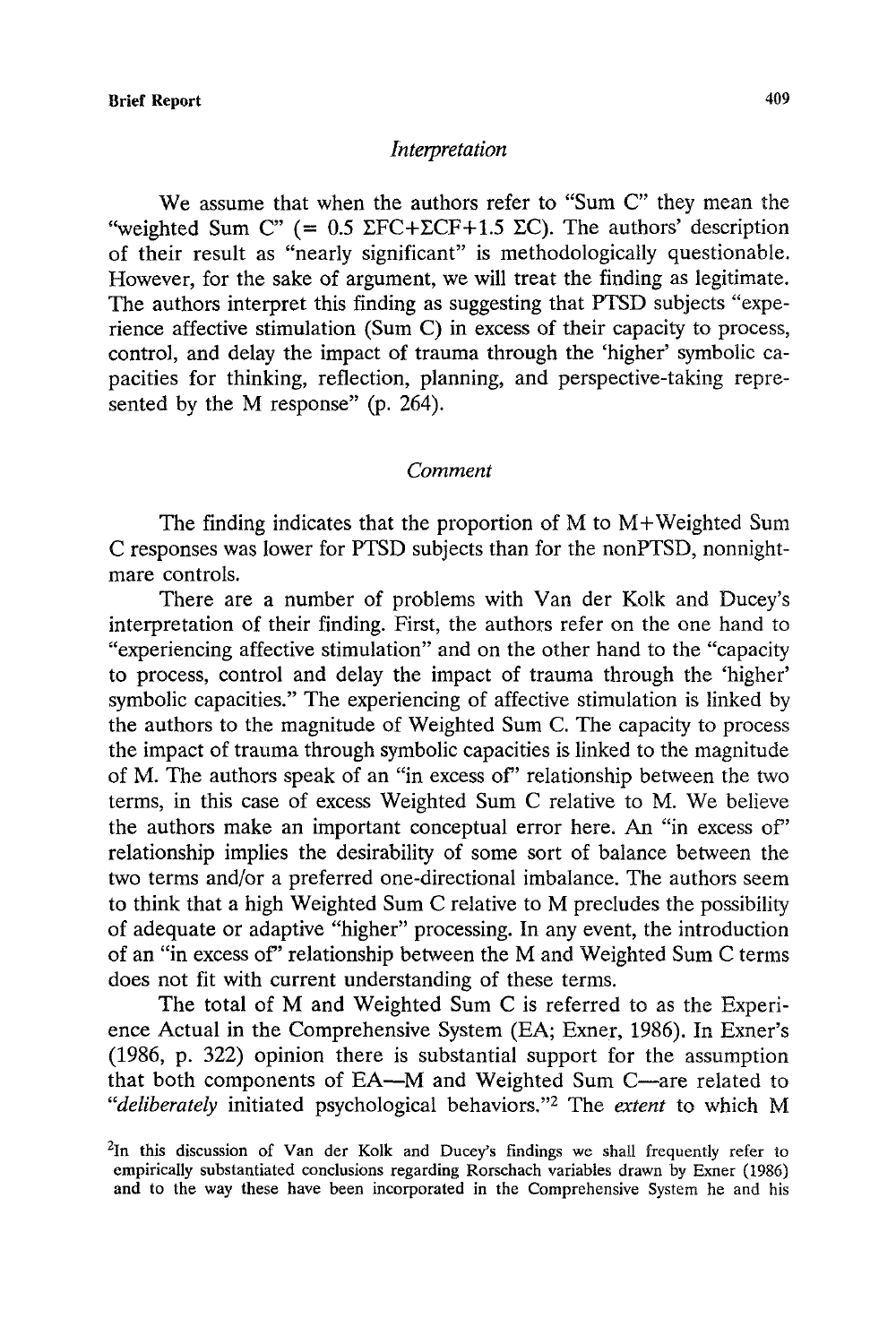preponderates over Weighted Sum C (or vice versa) determines whether an individual will be classified as introversive (when M exceeds Weighted Sum C by 2 or more), extratensive (when Weighted Sum C exceeds M by 2 or more) or ambitent (differences between M and Weighted Sum C less than 2). Introversives and extratensives exhibit different but equally viable psychological styles. For example, in problem solving, introversives "prefer to delay final decisions until they can mentally review alternatives and potential results" (p. 325) and extratensives "appear to be trial-anderror oriented, willing to make errors as a trade-off for the information they receive" (p. 329). Despite their different approaches in problem solving, introversives do not exhibit superiority relative to extratensives. Ambitents, however, seem to be somewhat disadvantaged by the lack of a clearly defined style. For instance, they are more vulnerable to psychopathology.

Second, we question the authors' implication that trauma can *only*  be processed through the "higher" symbolic capacities. Can the impact of trauma not be processed through experiencing affective stimulation? Van der Kolk and Ducey provide no justification or reasoning for their linkage.

Third, we are also disconcerted by the fact that Van der Kolk and Ducey make use of the M to M+Weighted Sum C ratio. There are two problems with the use of this ratio: (1) The M: $(M+Weighted Sum C)$  ratio cannot be used to classify individuals as introversive, extratensive or ambient. An individual with an *Erlebnistypus* (EB; balance of M to Weighted Sum C) of  $3:4\frac{1}{2}$  is considered ambitent. An individual with a 6:9 balance is considered to be extratensive. The M to M+Weighted Sum C ratio used by Van der Kolk and Ducey, however, is the same for both. (2) Information concerning the magnitude of available psychological resources is lost when using the M:M+Weighted Sum C ratio. In the example given above, the extent of psychological resources available for formulating behavior is considerably greater for the second than for the first individual. Van der Kolk and Ducey's two groups may *not* have differed in the mean magnitudes of their M resources.<sup>3</sup> Theoretically the PTSD subjects may even have had greater mean M than the control subjects. Finally, even if mean Weighted Sum C was greater for the PTSD than for the control subjects (a finding which one would expect to have been reported had it been found), this does not-as we have pointed out above-necessarily indicate diminished capacity to process, control, and delay the impact of trauma. An alternative

co-workers developed. The Comprehensive System is regarded as the empirically most advanced, sophisticated and valid Rorschach approach to date (Hertz, 1986).

 $3M:(M+Weighted Sum C)$  ratios of 0.23 and 0.41 imply M:Weighted Sum C ratios of approximately 0.30 and 0.70, respectively.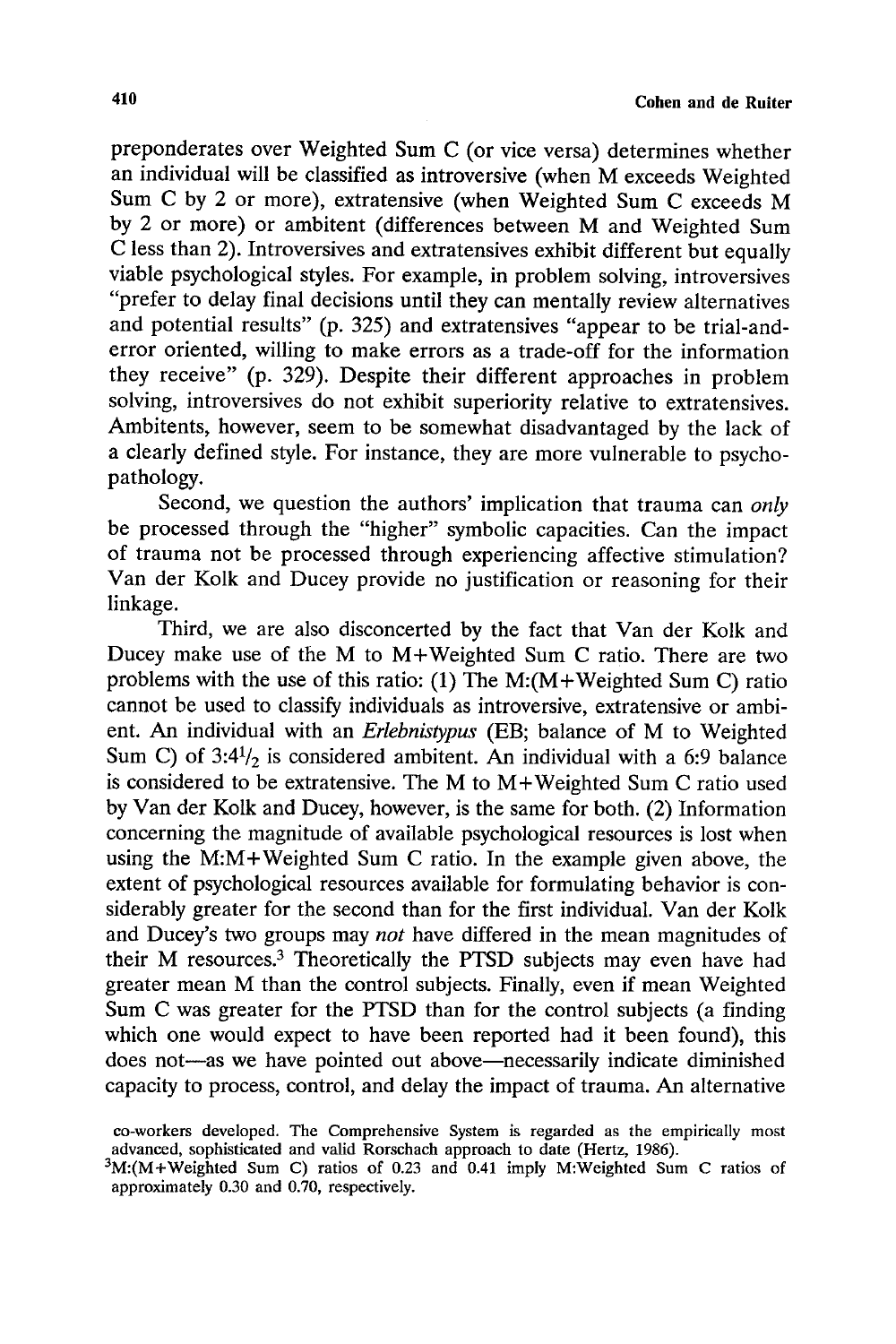interpretation, offered by one of our reviewers, is that a higher proportion of C responses to M responses reflects an adaptation to combat where affectively stimulating situations must be responded to with quick decisions and action. Combat veterans with PTSD may still be relying on the skills that helped them survive. The hypothesis that combat exposure affects the Erlebnistypus in such a way as to increase Weighted Sum C and/or decrease M requires further study.

## **2. High m**

## *Finding*

Van der Kolk and Ducey found a greater number of inanimate movement (m) responses among patients in the PTSD group  $(M = 3.64)$  than for control subjects  $(M = 1.18, t = 2.89, df = 194, p < 0.001$ .

## *Interpretation*

Unfortunately, the authors provide no interpretation for this finding. They refer only to this finding "for its strength and the light it throws upon the internal representation of traumatic experience" (p. 264).

#### *Comment*

If m refers to internal representations, how can the authors be sure that representations of *trauma* are involved? m responses are found in all groups of subjects tested with the Rorschach. Research concerning the m determinant has established its relationship to the sense of disruption of controls under stress (Exner, 1986). For instance, Shalit (1965, cited in Exner, 1986) collected retest Rorschachs from 20 Israeli seamen under the stress of being on a small ship during a heavy storm. All 20 had been tested 1 year earlier, when entering the Israeli Navy. He found that the retest frequencies for M and FM remained the same, but the m frequencies increased significantly when tested immediately after the storm, m is related to situational stress, and is an unstable Rorschach variable with test-retest correlations between 0 and 0.30 (Exner, 1986).

Elevations in m are not necessarily expected in the absence of situational stress. In a study by de Ruiter *et al.* (1989), for example, anxiety disorder patients, though manifesting high levels of anxiety, did not show elevations in m. The high m found by Van der Kolk and Ducey in their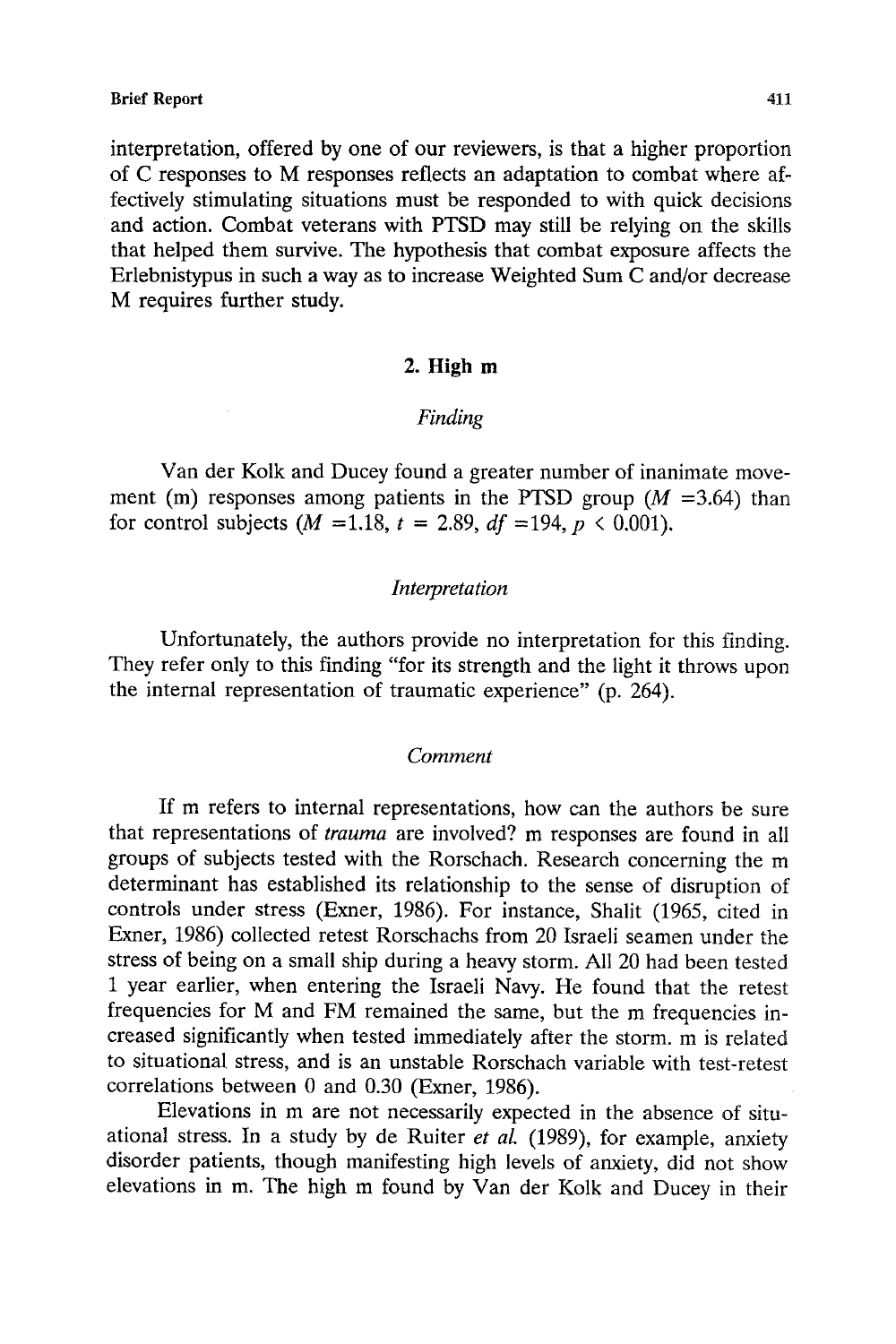PTSD patients therefore requires explanation. It may be that even though the stress of war is no longer present, the PTSD veterans are (re-)experiencing this stress, and that this is reflected in the high m. Such an explanation would be consistent with Van der Kolk and Ducey's understanding of PTSD. Alternatively, individuals with PTSD may be experiencing high levels of current stress created by the PTSD symptoms, such as the stress produced by sleep disturbances.

## **3. Particular Contents and Verbalizations**

## *Finding*

Van der Kolk and Ducey note the presence of "extensive and frequently gory blood anatomy content" and "uncensored and uncontrolled references to traumatic Vietnam experiences" (p. 263).

## *Interpretation*

The authors present illustrations of gory blood and anatomy contents as well as verbal references to Vietnam experiences "to illustrate the undigested, unsymbolic reliving of traumatic experiences provoked by the color cards" (p. 264).

## *Comment*

We would have liked to see the authors code these responses according to an established method for the aspects which they consider significant. The Comprehensive System of Exner and his co-workers (Exner, 1986) provides a formal method for coding content and peculiar verbalizations. Sum totals for these codes, and indices incorporating them, lend themselves for interpretations based on normative data. Many relevant features could have been captured in codes such as *An* (anatomy), *MOR* (morbid) and *DR* (deviant responses). Elevations in *An* suggest body concern (Exner, 1986, p. 398). *MOR* scores provide information about problems in self-image or self-concern (Exner, 1986, p. 397). According to Exner (1986) *DR's*  "illustrate a peculiarity in the verbiage of the subject that may be the product of poor judgment, but more likely illustrate poor control over ideational impulses. [...] Larger numbers of *DR* answers suggest that patterns of disjointed thinking may exist which can interfere significantly with effective decision making" (p. 376). The presentation of the frequency of *DR*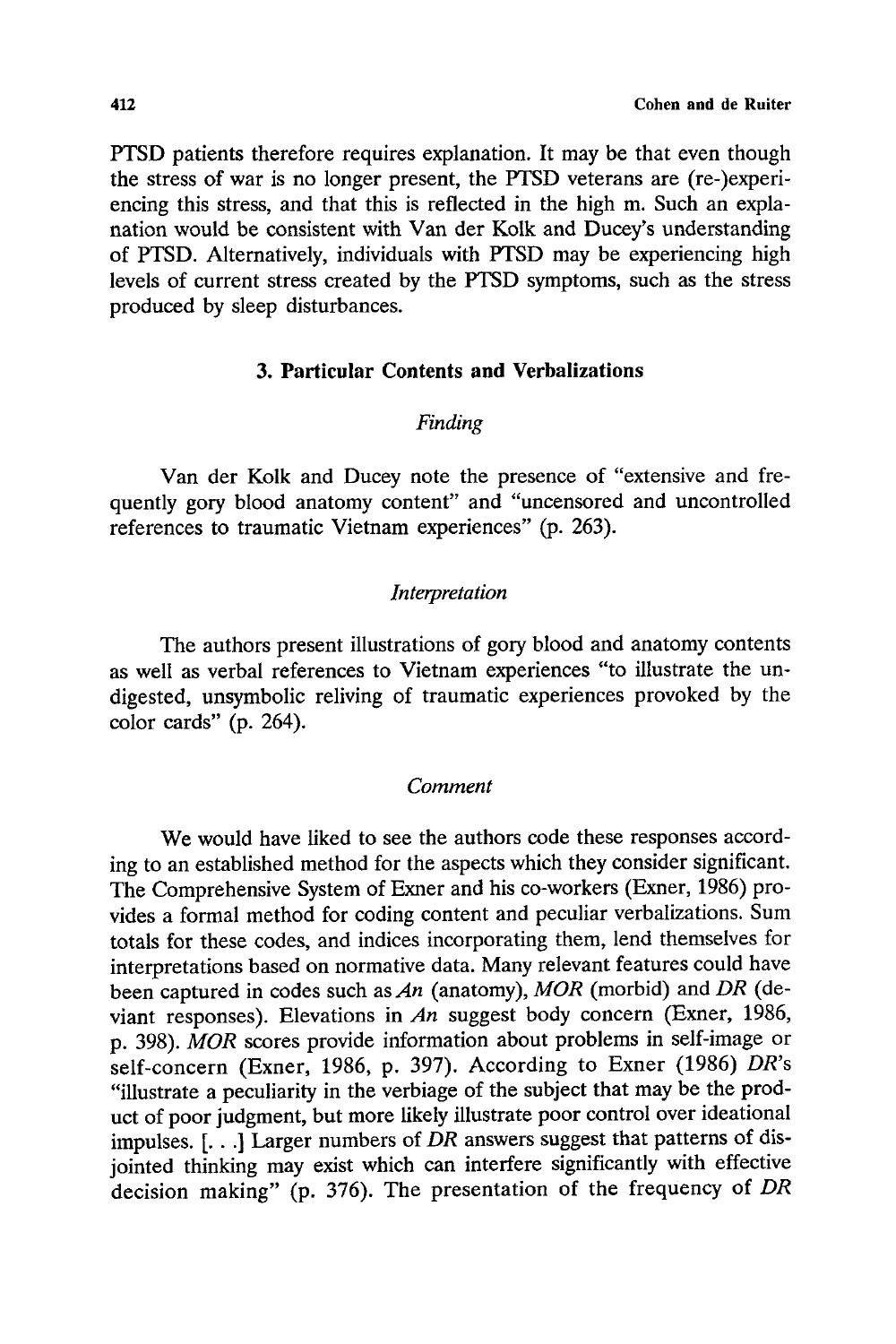responses, for example, could have provided clearer support for their conclusion of "diminished ego control."

Second, we criticize Van der Kolk and Ducey's statement that the "specifically listed" responses of Table I (p. 263) "illustrate the undigested, unsymbolized reliving of traumatic experiences..." (p. 263). The authors imply that *all* these responses are unusual, which is by no means the case. Some of the individual percepts are frequently reported by nonpatients, e.g., pelvis, anatomy, vertebrae and rats to Card VIII.

## **4. Conventional and Vague Form Quality**

## *Finding*

Van der Kolk and Ducey report that their PTSD patients showed an "interesting combination of (1) heavy emphasis on conventional ('ordinary') form at the expense of sharp and accurate perception, and (2) a very high proportion of the otherwise rare vague and amorphous (formless) [Mayman] categories" (p. 265).

## *Interpretation*

The authors write: "This combination seems to use a counterpart of the duality of response to trauma, not only in the Rorschach experience balance reported here . . . but also in our understanding of the biphasic cognitive processing of traumatic experience (rigidly defended, affectively numbed, versus affectively overwhelmed and threatened sense of psychic integrity)" (p. 265).

#### *Comment*

First of all, the authors do not explain what they consider to be "interesting" about the *combination.* Is such a combination not found elsewhere? Are the individual findings (heavy emphasis on conventional form and high proportion of vague/amorphous form) not of significance or "interesting" by themselves? Second, the authors offer no data in support of their statements. They write, "We shall not report here in any systematic way Rorschach findings beyond the determinants . . ." (p. 265). Yet, does this relieve them of the obligation to do so? The authors provide insufficient information to allow a proper evaluation of these two "findings."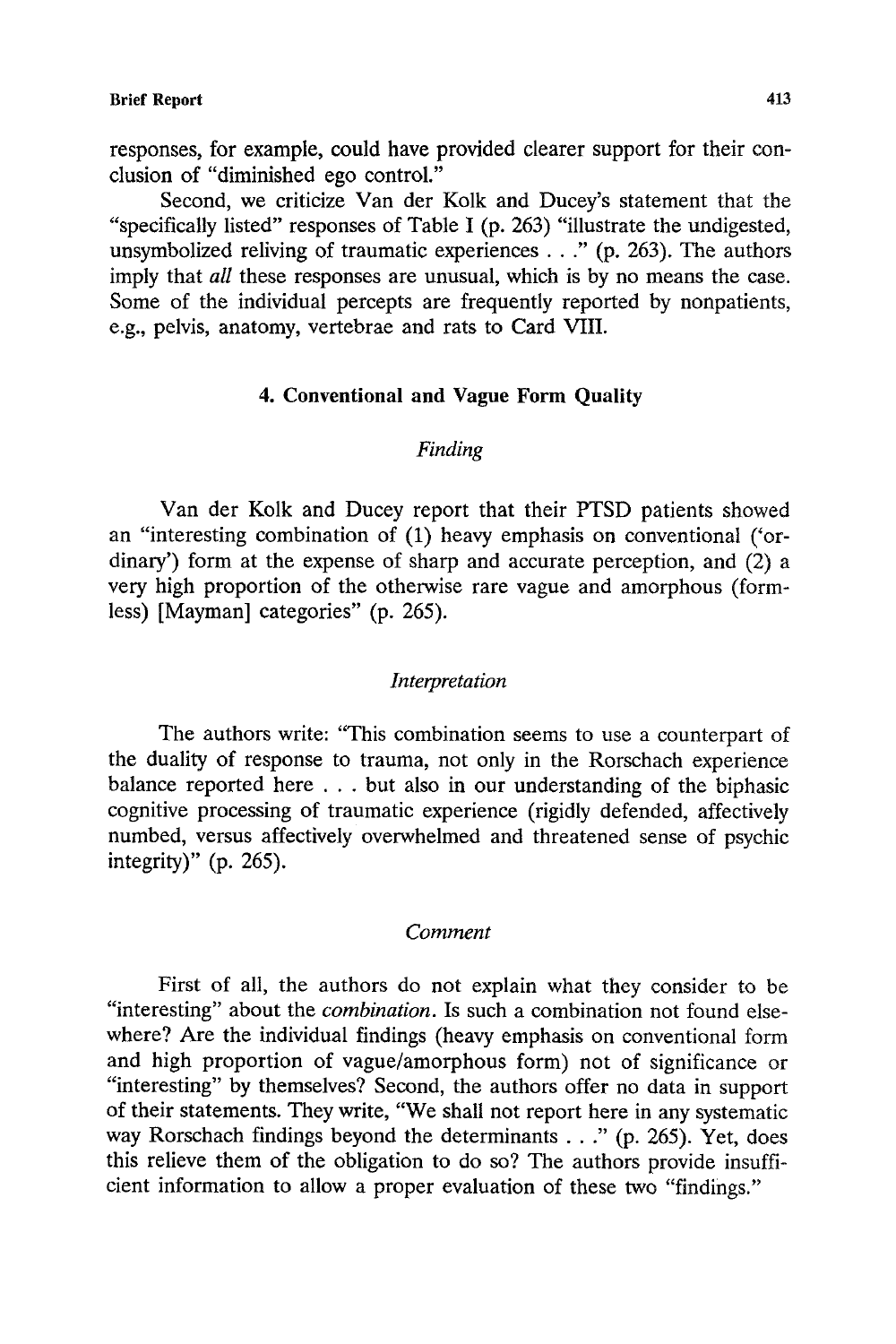## **5. Elevated Thought Disorder Index**

## *Finding*

Van der Kolk and Ducey report a "frequent marked elevation of scores on Johnston and Holzman's (1979) thought disorder index in PTSD sufferers" (p. 265).

## *Interpretation*

The authors interpret this finding as evidence of "the disorganizing impact of the reexperience of trauma" (p. 265).

## *Comment*

The authors again fail to present data in support of their finding. In our opinion, the report of the finding requires the presentation of a statistical summary of the results. In the absence of such a presentation the reader cannot assess the finding.

Assuming that the finding is valid, several alternative explanations are available yet are not presented by Van der Kolk and Ducey. In the first place, the disorder in thinking assessed by Johnston and Holzman's measure may have been present in PTSD subjects *prior* to traumatization. Conceivably, a preexisting thought disturbance *predisposes* individuals placed in traumatic circumstances towards developing PTSD. Secondly, the finding does not necessarily point to a disorganizing impact of *reexperiencing* the trauma. The thought disorder may be a characteristic of PTSD patients aetiologically independent of the reexperiencing of trauma.

## RORSCHACH METHODOLOGY

We noted a number of major weak points in Van der Kolk and Ducey's Rorschach methodology. First, the authors employ various Rorschach systems in their treatment of the protocols in an unsystematic fashion. Among the systems employed are those of Exner (1974, 1978), Mayman (1970: p. 265; no reference is given) and Johnston and Holzman (1979). They present no arguments for selecting one system in one place and another elsewhere. An account of their general Rorschach approach in this study would have been welcome. For instance, the authors make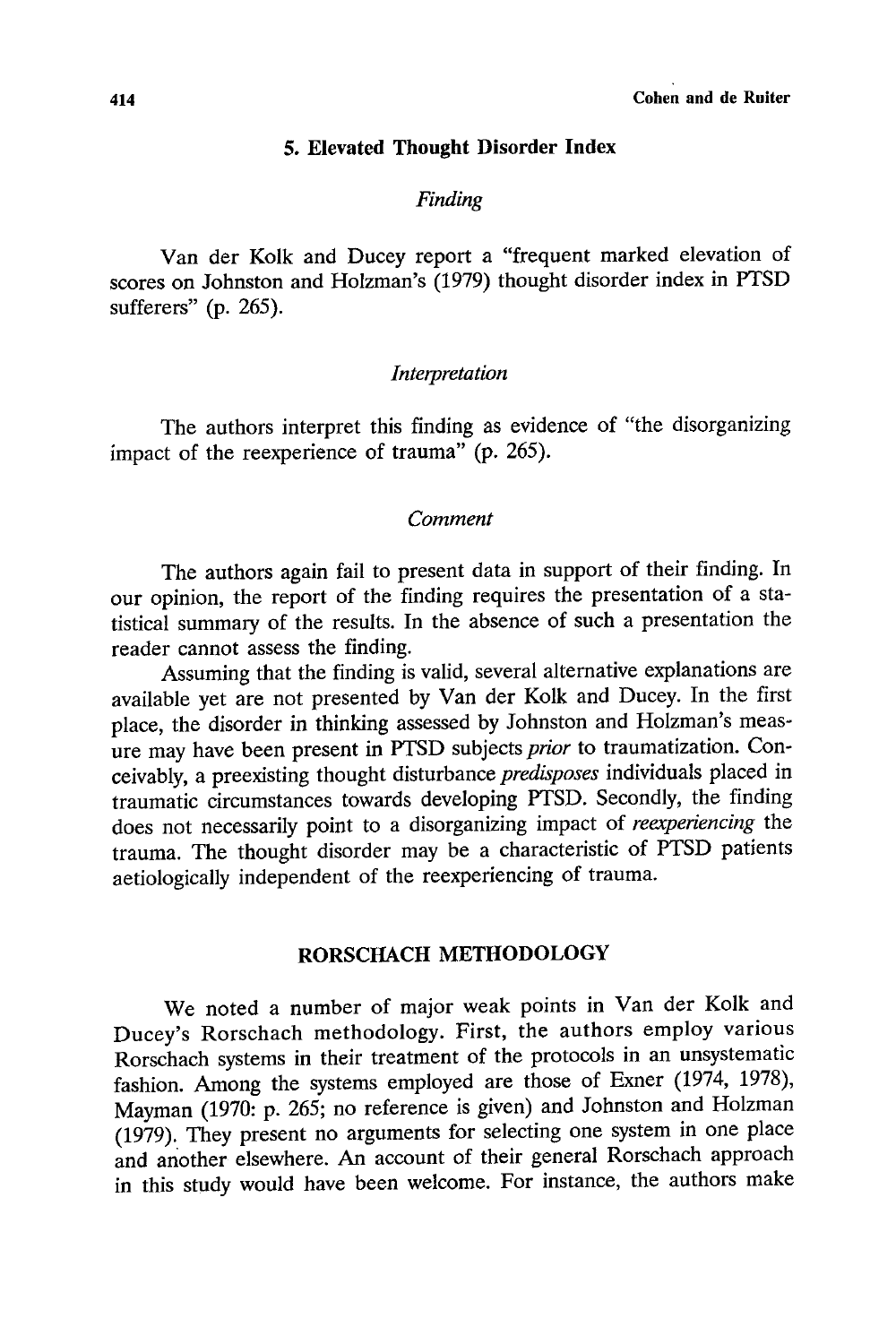use of Exner's (1978) normative data without indicating whether they scored according to the Comprehensive System.

Second, the authors appear to be unaware of the recent modifications introduced by Exner in the Comprehensive System (Exner, 1986). These modifications might have obviated the need for the Johnston and Holzman thought disorder index.

Third, the authors make use of short protocols. In the presentation of their case history (p. 266-267) they rely on a protocol consisting of only 10 responses. There may have been more protocols with a low number of responses. The reliability of protocols with fewer than 14 responses has been called into question by Exner (1988) who pointed out that retest reliability coefficients for the majority of variables are unsatisfactory in brief protocols (R<14). Retesting the patients with low R could have provided longer and more valid protocols. In any event, the authors should have reported the distribution of R for the patients in their reference and control groups.

Fourth, as we noted earlier, some common Rorschach responses are presented as unusual ones.

Fifth, selected interpretations of two blind Rorschach assessors are used as illustrations, but no effort is made to treat the assessors' comments formally.

## GENERAL COMMENTS

Van der Kolk and Ducey's article shows shortcomings in methodology:

(a) The sample sizes are small: 13 PTSD patients and 11 control patients. Though important findings can be gained from studies with small samples, considerable caution needs to be exercised when generalizing the findings from such studies.

(b) The authors do not provide adequate control groups. Their target group consists of PTSD patients *who are suffering from frequent nightmares.*  Their control group consists of war veterans who are suffering from *neither*  PTSD *nor* from frequent nightmares. The reference and control groups therefore differ in terms of two features (PTSD and nightmares). The authors could have included a sample of nonPTSD nightmare patients or, theoretically, could have focused on PTSD veterans without nightmares. An acknowledgment of the limitations for generalization set by the nature of the sample could have been expected.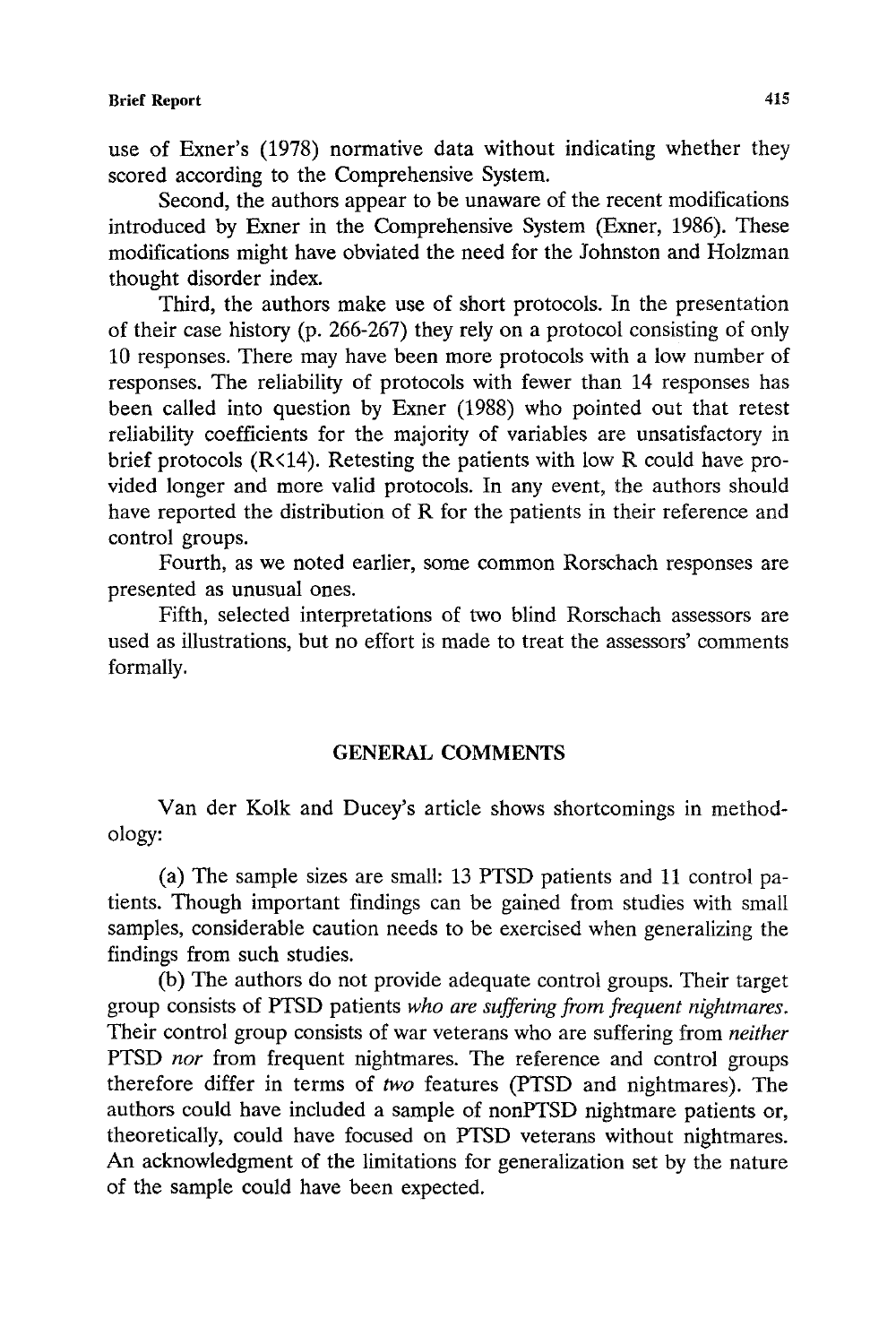(d) As we pointed out earlier, the authors fail to provide the requisite statistical evidence in support of a number of their findings.

Second, Van der Kolk and Ducey's paper exhibits a number of failings in scholarship:

(a) The authors frequently fail to cite work where such citation is called for. For example, the authors explain the interpretive significance of human movement (M) and color (C) responses but do not indicate the source of these interpretations (p.  $262$ , second paragraph). Reference is made to "factor analyses in the research literature" (p. 262), "published factor analyses" (p. 263) "the empirical literature" (p. 268) but no references are provided.

(b) The authors make use of suggestive language in places where precision is required. In their clinical illustration they refer to the response to Card I, first administration, as "bland" (p. 267). The response, "a bat, sort of like the head, the wings spread, and the body" (p. 266), is by no means clearly "bland." In fact, it is a common response among nonpatients. More serious, however, is their reference to this response as evidence of "bland denial" (p. 267). Such a form of argumentation is not appropriate in a scientific paper.

(c) The discussion is excessively long and in many places unrelated to the findings.

In summary, Van der Kolk and Ducey have made a scientific contribution. They have found that as a group PTSD patients suffering from nightmares may exhibit (1) low Weighted Sum C relative to M and (2) have high m in their Rorschach protocols. Unfortunately the published article of Van der Kolk and Ducey falls short of many accepted standards. Their paper could discredit those who work with the Rorschach [especially by means of the Comprehensive System (Exner, 1986)] in a scientific fashion.

## ACKNOWLEDGMENTS

We appreciate the critical comments received from Dr. H. F. A. Schalken and Dr. John E. Exner, Jr. on an earlier version of this manuscript.